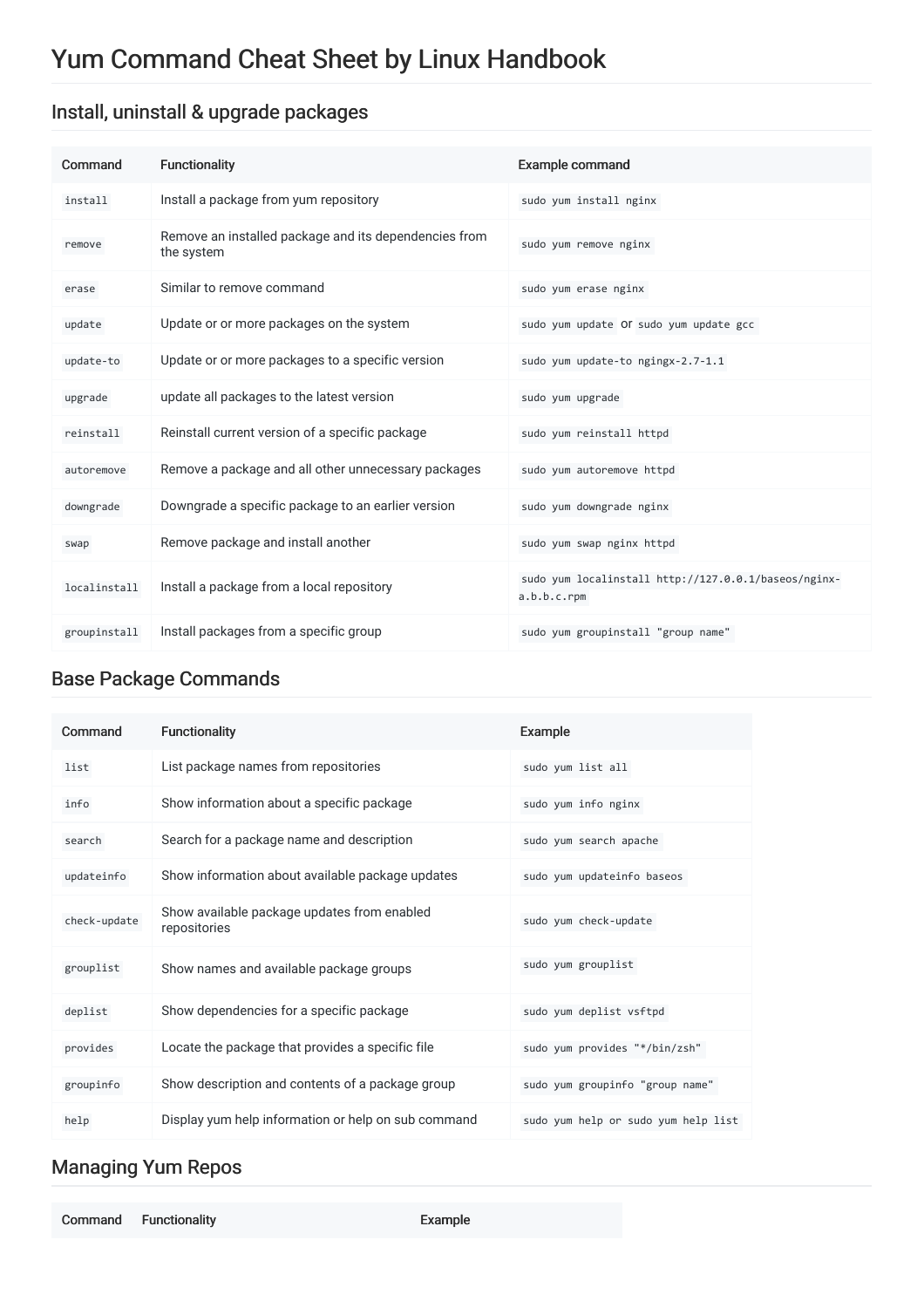| Command   | <b>Functionality</b>                           | Example                        |
|-----------|------------------------------------------------|--------------------------------|
| repolist  | List the available software repositories       | sudo yum repolist              |
| repo-pkgs | Use packages in a specific repository          | sudo yum repo-pkgs baseos list |
| repoinfo  | Show information about enabled<br>repositories | sudo yum repoinfo baseos       |
| makecache | Download repository data to cache              | sudo yum makecache             |

### Troubleshooting Yum

| Command    | Functionality                                     | Example                                                                    |
|------------|---------------------------------------------------|----------------------------------------------------------------------------|
| clean      | Clean out all cached package data and<br>metadata | sudo yum clean packages or sudo yum clean all                              |
| check      | Check local RPM db for problems                   | sudo yum check                                                             |
| history    | View and use yum transactions                     | sudo yum history list or sudo yum history undo or sudo yum history<br>redo |
| fssnapshot | Show LVM snapshots                                | sudo yum fs filters                                                        |

## Helpful Options

| <b>Command Option</b> | Functionality                                                             | Example                                    |
|-----------------------|---------------------------------------------------------------------------|--------------------------------------------|
| $-y$                  | Assume yes if prompted                                                    | sudo yum -y install nginx                  |
| --assumeno            | Assume no if prompted                                                     | sudo yum --assumeno install nginx          |
| $-V$                  | Verbose                                                                   | sudo yum -v install                        |
| $-q$                  | Quiet                                                                     | sudo yum -q install                        |
| --noplugins           | Do not load any YUM plugins                                               | sudo yum --noplugins install               |
| --disableplugin=      | Deactivate a specific plugin                                              | sudo yum --disableplugin=ps                |
| --enableplugin=       | Activate a specific plugin                                                | sudo yum --enableplugin=ps                 |
| --changelogs          | Show changelog info of a package                                          | sudo yum --changelogs install httpd        |
| $--filter=??$         | Filter output for specific vendors, groups, architectures, and<br>others. | sudo yum list available --filter=server    |
| --enablerepo=         | Enable a deactivated repo                                                 | sudo yum install nginx --enablerepo=??     |
| --disablerepo=        | Disable an activated repo                                                 | sudo yum install nginx --deactivaterepo=?? |
| --downloadonly        | Download package and no install                                           | sudo yum install --downloadonly httpd      |

#### Extra Commands

| Commands       | <b>Functionality</b>                    |
|----------------|-----------------------------------------|
| reposync       | Synchronize yum repo to local directory |
| show-installed | Show installed packages                 |